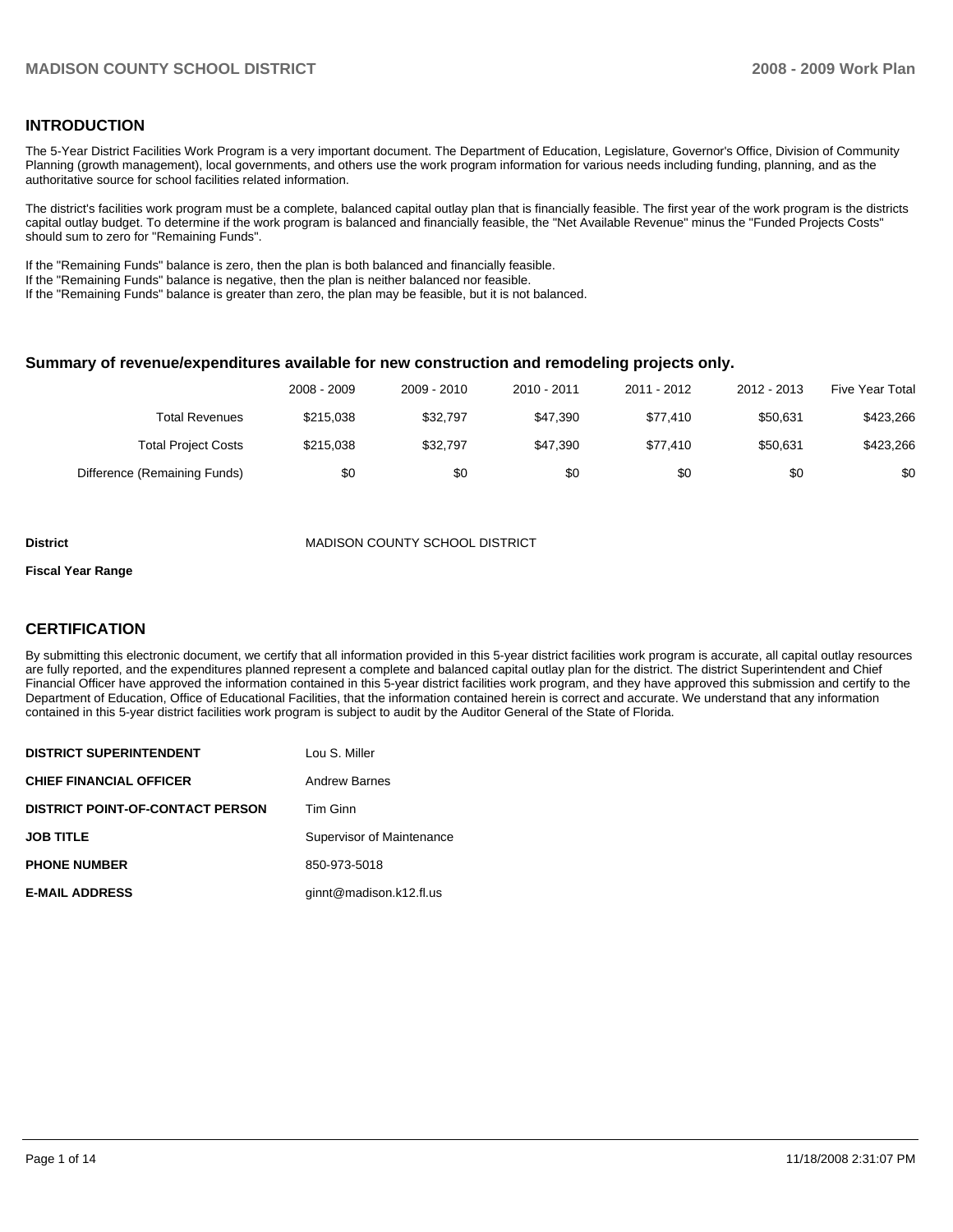# **Expenditures**

### **Expenditure for Maintenance, Repair and Renovation from 2-Mills and PECO**

Annually, prior to the adoption of the district school budget, each school board must prepare a tentative district facilities work program that includes a schedule of major repair and renovation projects necessary to maintain the educational and ancillary facilities of the district.

|                                  | Item                                                                                                                                                                                                                                     | 2008 - 2009<br><b>Actual Budget</b> | 2009 - 2010<br>Projected | 2010 - 2011<br>Projected | 2011 - 2012<br>Projected | 2012 - 2013<br>Projected | <b>Total</b> |
|----------------------------------|------------------------------------------------------------------------------------------------------------------------------------------------------------------------------------------------------------------------------------------|-------------------------------------|--------------------------|--------------------------|--------------------------|--------------------------|--------------|
| <b>HVAC</b>                      |                                                                                                                                                                                                                                          | \$50,000                            | \$50,000                 | \$50,000                 | \$51,000                 | \$350,000                | \$551,000    |
| Locations:                       | COUNTY ADMINISTRATION COMPLEX, COUNTY ADMINISTRATION COMPLEX, GREENVILLE ELEMENTARY, LEE ELEMENTARY,<br>MADISON COUNTY CENTRAL, MADISON COUNTY EXCEL (OLD), Madison County Excel School(NEW), MADISON SENIOR HIGH,<br>PINETTA ELEMENTARY |                                     |                          |                          |                          |                          |              |
| Flooring                         |                                                                                                                                                                                                                                          | \$3,500                             | \$1,500                  | \$11,500                 | \$1,500                  | \$27,061                 | \$45,061     |
| Locations:                       | COUNTY ADMINISTRATION COMPLEX, COUNTY ADMINISTRATION COMPLEX, GREENVILLE ELEMENTARY, LEE ELEMENTARY,<br>MADISON COUNTY CENTRAL, Madison County Excel School(NEW), MADISON SENIOR HIGH, PINETTA ELEMENTARY                                |                                     |                          |                          |                          |                          |              |
| Roofing                          |                                                                                                                                                                                                                                          | \$5,000                             | \$5,000                  | \$90,831                 | \$5,000                  | \$5,000                  | \$110,831    |
| Locations:                       | COUNTY ADMINISTRATION COMPLEX, COUNTY ADMINISTRATION COMPLEX, GREENVILLE ELEMENTARY, LEE ELEMENTARY,<br>MADISON COUNTY CENTRAL, MADISON COUNTY EXCEL (OLD), Madison County Excel School(NEW), MADISON SENIOR HIGH,<br>PINETTA ELEMENTARY |                                     |                          |                          |                          |                          |              |
| Safety to Life                   |                                                                                                                                                                                                                                          | \$15,000                            | \$42,496                 | \$90,000                 | \$115,000                | \$15,000                 | \$277,496    |
| Locations:                       | COUNTY ADMINISTRATION COMPLEX, COUNTY ADMINISTRATION COMPLEX, GREENVILLE ELEMENTARY, LEE ELEMENTARY,<br>MADISON COUNTY CENTRAL, Madison County Excel School(NEW), MADISON SENIOR HIGH, PINETTA ELEMENTARY                                |                                     |                          |                          |                          |                          |              |
| Fencing                          |                                                                                                                                                                                                                                          | \$2.500                             | \$2,500                  | \$2,500                  | \$2.500                  | \$2,500                  | \$12,500     |
| Locations:                       | COUNTY ADMINISTRATION COMPLEX, COUNTY ADMINISTRATION COMPLEX, GREENVILLE ELEMENTARY, LEE ELEMENTARY,<br>MADISON COUNTY CENTRAL, MADISON COUNTY EXCEL (OLD), Madison County Excel School(NEW), MADISON SENIOR HIGH,<br>PINETTA ELEMENTARY |                                     |                          |                          |                          |                          |              |
| Parking                          |                                                                                                                                                                                                                                          | \$500                               | \$500                    | \$500                    | \$45,812                 | \$500                    | \$47,812     |
| Locations:                       | COUNTY ADMINISTRATION COMPLEX, COUNTY ADMINISTRATION COMPLEX, GREENVILLE ELEMENTARY, LEE ELEMENTARY,<br>MADISON COUNTY CENTRAL, Madison County Excel School(NEW), MADISON SENIOR HIGH, PINETTA ELEMENTARY                                |                                     |                          |                          |                          |                          |              |
| Electrical                       |                                                                                                                                                                                                                                          | \$5,000                             | \$5,000                  | \$5,000                  | \$105,000                | \$5,000                  | \$125,000    |
| Locations:                       | COUNTY ADMINISTRATION COMPLEX, COUNTY ADMINISTRATION COMPLEX, GREENVILLE ELEMENTARY, LEE ELEMENTARY,<br>MADISON COUNTY CENTRAL, MADISON COUNTY EXCEL (OLD), MADISON SENIOR HIGH, PINETTA ELEMENTARY                                      |                                     |                          |                          |                          |                          |              |
| Fire Alarm                       |                                                                                                                                                                                                                                          | \$8,000                             | \$28,000                 | \$8,000                  | \$8,000                  | \$8,000                  | \$60,000     |
| Locations:                       | COUNTY ADMINISTRATION COMPLEX, COUNTY ADMINISTRATION COMPLEX, GREENVILLE ELEMENTARY, LEE ELEMENTARY,<br>MADISON COUNTY CENTRAL, MADISON COUNTY EXCEL (OLD), MADISON SENIOR HIGH, PINETTA ELEMENTARY                                      |                                     |                          |                          |                          |                          |              |
| Telephone/Intercom System        |                                                                                                                                                                                                                                          | \$7,500                             | \$7,000                  | \$2,000                  | \$2,000                  | \$2,000                  | \$20,500     |
| Locations:                       | COUNTY ADMINISTRATION COMPLEX, COUNTY ADMINISTRATION COMPLEX, GREENVILLE ELEMENTARY, LEE ELEMENTARY,<br>MADISON COUNTY CENTRAL, MADISON COUNTY EXCEL (OLD), MADISON SENIOR HIGH, PINETTA ELEMENTARY                                      |                                     |                          |                          |                          |                          |              |
| <b>Closed Circuit Television</b> |                                                                                                                                                                                                                                          | \$5.000                             | \$5,000                  | \$5,000                  | \$5,000                  | \$5,000                  | \$25,000     |
|                                  | Locations: MADISON COUNTY CENTRAL, MADISON SENIOR HIGH                                                                                                                                                                                   |                                     |                          |                          |                          |                          |              |
| Paint                            |                                                                                                                                                                                                                                          | \$12,500                            | \$20,000                 | \$20,000                 | \$20,000                 | \$20,000                 | \$92,500     |
| Locations:                       | GREENVILLE ELEMENTARY, LEE ELEMENTARY, MADISON COUNTY CENTRAL, MADISON SENIOR HIGH, PINETTA ELEMENTARY                                                                                                                                   |                                     |                          |                          |                          |                          |              |
| Maintenance/Repair               |                                                                                                                                                                                                                                          | \$112,500                           | \$120,000                | \$120,000                | \$120,000                | \$120,000                | \$592,500    |
| Locations:                       | GREENVILLE ELEMENTARY, LEE ELEMENTARY, MADISON COUNTY CENTRAL, Madison County Excel School(NEW), MADISON<br>SENIOR HIGH, PINETTA ELEMENTARY                                                                                              |                                     |                          |                          |                          |                          |              |
|                                  | Sub Total:                                                                                                                                                                                                                               | \$227,000                           | \$286,996                | \$405,331                | \$480,812                | \$560,061                | \$1,960,200  |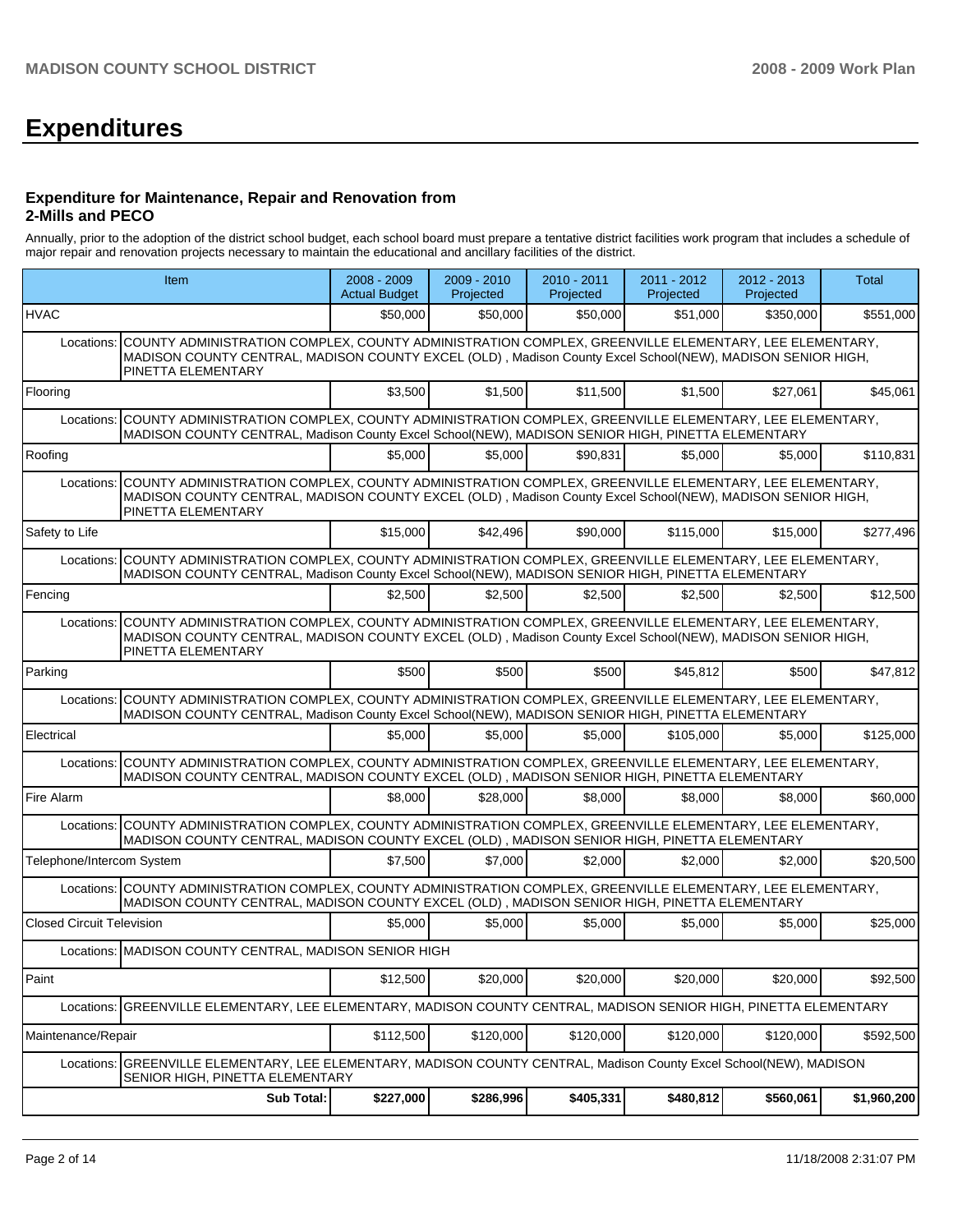| PECO Maintenance Expenditures | \$95,731  | \$114,965 | \$153,864 | \$145,546 | \$145.038 | \$655,144   |
|-------------------------------|-----------|-----------|-----------|-----------|-----------|-------------|
| Two Mill Sub Total:           | \$141.269 | \$207,531 | \$280,467 | \$364,266 | \$444.023 | \$1,437,556 |

|                                  | Other Items                     | $2008 - 2009$<br><b>Actual Budget</b> | $2009 - 2010$<br>Projected | $2010 - 2011$<br>Projected | 2011 - 2012<br>Projected | $2012 - 2013$<br>Projected | <b>Total</b> |  |  |
|----------------------------------|---------------------------------|---------------------------------------|----------------------------|----------------------------|--------------------------|----------------------------|--------------|--|--|
| School Priority List Renovations |                                 | \$10,000                              | \$29,000                   | \$29,000                   | \$29,000                 | \$29,000                   | \$126,000    |  |  |
|                                  | Locations GREENVILLE ELEMENTARY |                                       |                            |                            |                          |                            |              |  |  |
| School Priority List Renovations |                                 | \$0                                   | \$6,500                    | \$0 <sub>1</sub>           | \$0                      | \$0                        | \$6,500      |  |  |
|                                  | Locations PINETTA ELEMENTARY    |                                       |                            |                            |                          |                            |              |  |  |
|                                  | Total:                          | \$237,000                             | \$322,496                  | \$434,331                  | \$509,812                | \$589,061                  | \$2,092,700  |  |  |

## **Local Two Mill Expenditure For Maintenance, Repair and Renovation**

Anticipated expenditures expected from local funding sources over the years covered by the current work plan.

| <b>Item</b>                             | 2008 - 2009<br><b>Actual Budget</b> | 2009 - 2010<br>Projected | 2010 - 2011<br>Projected | 2011 - 2012<br>Projected | $2012 - 2013$<br>Projected | Total       |
|-----------------------------------------|-------------------------------------|--------------------------|--------------------------|--------------------------|----------------------------|-------------|
| Remaining Maint and Repair from 2 Mills | \$141,269                           | \$207,531                | \$280,467                | \$364,266                | \$444,023                  | \$1,437,556 |
| Maintenance/Repair Salaries             | \$125,000                           | \$130,000                | \$132,000                | \$137,500                | \$140,000                  | \$664,500   |
| School Bus Purchases                    | \$394,488                           | \$394,488                | \$394,488                | \$394,488                | \$394,488                  | \$1,972,440 |
| <b>IOther Vehicle Purchases</b>         | \$0                                 | \$0                      | \$0                      | \$0                      | \$0                        | \$0         |
| Capital Outlay Equipment                | \$29,329                            | \$29,329                 | \$29,329                 | \$29,329                 | \$29,329                   | \$146,645   |
| <b>Rent/Lease Payments</b>              | \$0                                 | \$0                      | \$0                      | \$0                      | \$0                        | \$0         |
| ICOP Debt Service                       | \$0                                 | \$0                      | \$0                      | \$0                      | \$0                        | \$0         |
| Rent/Lease Relocatables                 | \$0                                 | \$0                      | \$0                      | \$0                      | \$0                        | \$0         |
| Environmental Problems                  | \$0                                 | \$0                      | \$0                      | \$0                      | \$0                        | \$0         |
| ls.1011.14 Debt Service                 | \$0                                 | \$0                      | \$0                      | \$0                      | \$0                        | \$0         |
| Special Facilities Account              | \$0                                 | \$0                      | \$0                      | \$0                      | \$0                        | \$0         |
| <b>Property insurance Premiums</b>      | \$180,000                           | \$180,000                | \$180,000                | \$180,000                | \$180,000                  | \$900,000   |
| <b>Local Expenditure Totals:</b>        | \$870,086                           | \$941,348                | \$1,016,284              | \$1,105,583              | \$1,187,840                | \$5,121,141 |

# **Revenue**

## **2 Mill Revenue Source**

Schedule of Estimated Capital Outlay Revenue from each currently approved source which is estimated to be available for expenditures on the projects included in the tentative district facilities work program. All amounts are NET after considering carryover balances, interest earned, new COP's, 1011.14 and 1011.15 loans, etc. Districts cannot use 2-Mill funds for salaries except for those explicitly associated with maintenance/repair projects. (1011.71 (5), F.S.)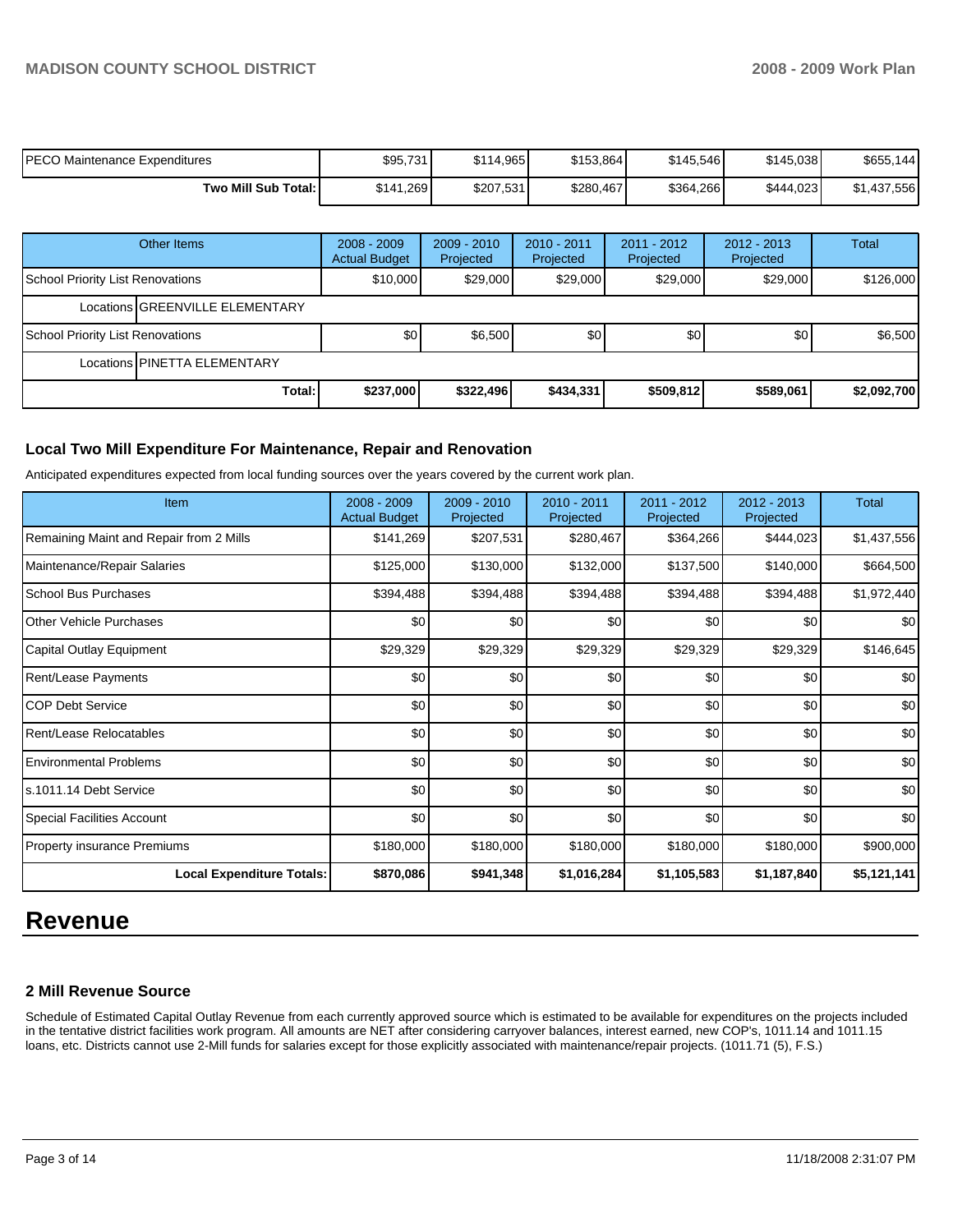# **MADISON COUNTY SCHOOL DISTRICT 2008 - 2009 Work Plan**

| <b>Item</b>                                                                    | Fund | $2008 - 2009$<br><b>Actual Value</b> | $2009 - 2010$<br>Projected | $2010 - 2011$<br>Projected | 2011 - 2012<br>Projected | $2012 - 2013$<br>Projected | Total           |
|--------------------------------------------------------------------------------|------|--------------------------------------|----------------------------|----------------------------|--------------------------|----------------------------|-----------------|
| (1) Non-exempt property<br>assessed valuation                                  |      | \$745,223,537                        | \$806,259,127              | \$870,441,273              | \$946,925,570            | \$1,017,378,660            | \$4,386,228,167 |
| (2) The Millege projected for<br>discretionary capital outlay per<br>s.1011.71 |      | 1.23                                 | 1.23                       | 1.23                       | 1.23                     | 1.23                       |                 |
| (3) Full value of the 2-Mill<br>discretionary capital outlay per<br>s.1011.71  |      | \$1,238,934                          | \$1,340,406                | \$1,447,109                | \$1,574,264              | \$1,691,392                | \$7,292,105     |
| (4) Value of the portion of the 2-<br>Mills ACTUALLY levied                    | 370  | \$870,086                            | \$941,348                  | \$1,016,284                | \$1,105,583              | \$1,187,840                | \$5,121,141     |
| $(5)$ Difference of lines $(3)$ and $(4)$                                      |      | \$368,848                            | \$399,058                  | \$430.825                  | \$468,681                | \$503,552                  | \$2,170,964     |

# **PECO Revenue Source**

The figure in the row designated "PECO Maintenance" will be subtracted from funds available for new construction because PECO maintenance dollars cannot be used for new construction.

| Item                                 | Fund | $2008 - 2009$<br><b>Actual Budget</b> | $2009 - 2010$<br>Projected | $2010 - 2011$<br>Projected | 2011 - 2012<br>Projected | $2012 - 2013$<br>Projected | Total     |
|--------------------------------------|------|---------------------------------------|----------------------------|----------------------------|--------------------------|----------------------------|-----------|
| <b>IPECO New Construction</b>        | 340  | \$64.762                              | \$0                        | \$14.593                   | \$44.613                 | \$17.834                   | \$141,802 |
| <b>PECO Maintenance Expenditures</b> |      | \$95,731                              | \$114,965                  | \$153.864                  | \$145.546                | \$145.038                  | \$655,144 |
|                                      |      | \$160,493                             | \$114.965                  | \$168,457                  | \$190.159                | \$162,872                  | \$796,946 |

# **CO & DS Revenue Source**

Revenue from Capital Outlay and Debt Service funds.

| <b>Item</b>                                        | Fund | $2008 - 2009$<br><b>Actual Budget</b> | $2009 - 2010$<br>Projected | $2010 - 2011$<br>Projected | $2011 - 2012$<br>Projected | $2012 - 2013$<br>Projected | Total     |
|----------------------------------------------------|------|---------------------------------------|----------------------------|----------------------------|----------------------------|----------------------------|-----------|
| ICO & DS Cash Flow-through<br><b>I</b> Distributed | 360  | \$28.101                              | \$28.101                   | \$28.101                   | \$28.101                   | \$28,101                   | \$140.505 |
| ICO & DS Interest on<br>Undistributed CO           | 360  | \$2.437                               | \$2.437                    | \$2.437                    | \$2.437                    | \$2.437                    | \$12.185  |
|                                                    |      | \$30,538                              | \$30.538                   | \$30,538                   | \$30,538                   | \$30,538                   | \$152,690 |

## **Fair Share Revenue Source**

All legally binding commitments for proportionate fair-share mitigation for impacts on public school facilities must be included in the 5-year district work program.

Nothing reported for this section.

### **Sales Surtax Referendum**

Specific information about any referendum for a 1-cent or ½-cent surtax referendum during the previous year.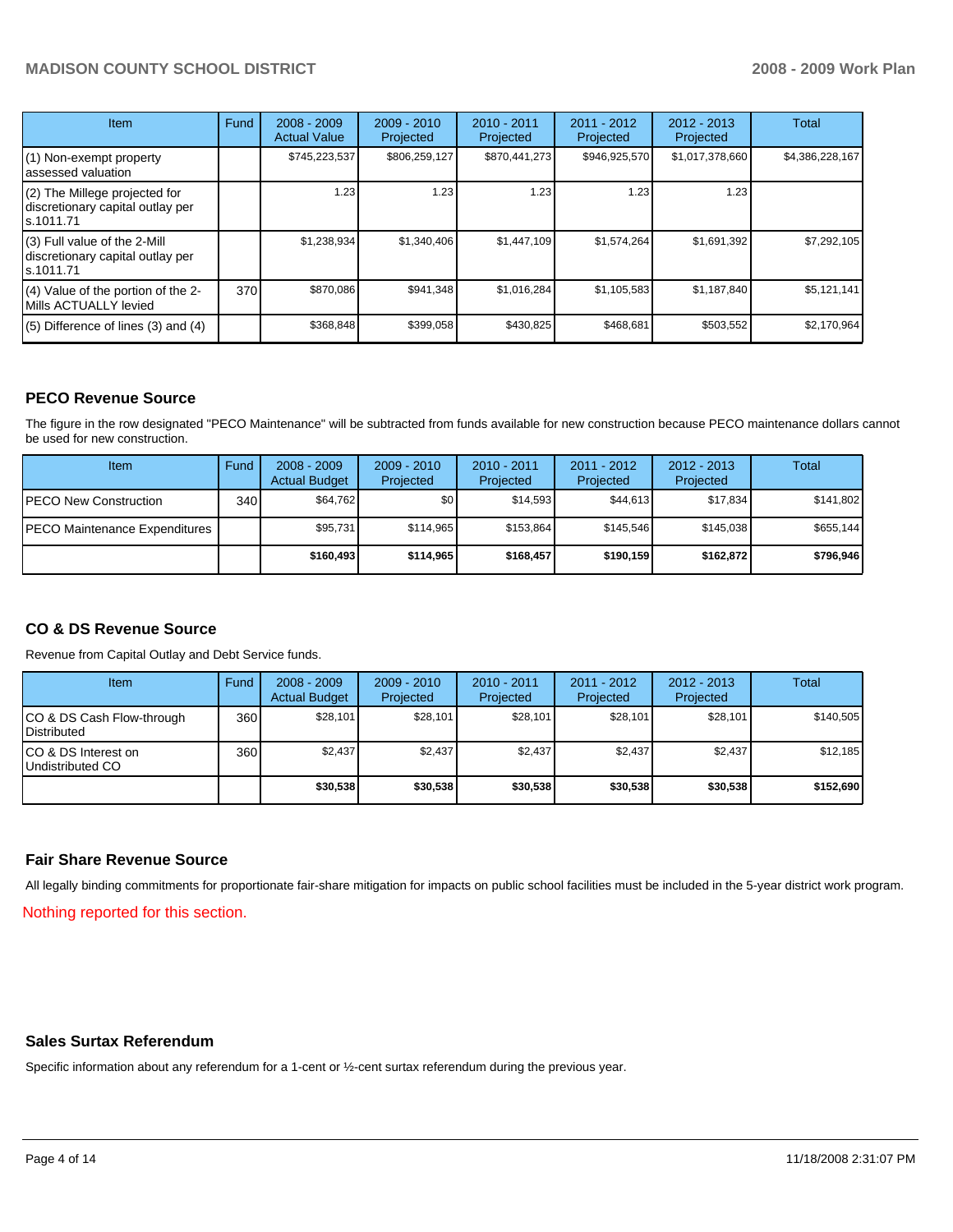## Did the school district hold a surtax referendum during the past fiscal year 2007 - 2008?

# **Additional Revenue Source**

Any additional revenue sources

| Item                                                                                                   | 2008 - 2009<br><b>Actual Value</b> | 2009 - 2010<br>Projected | 2010 - 2011<br>Projected | 2011 - 2012<br>Projected | 2012 - 2013<br>Projected | <b>Total</b> |
|--------------------------------------------------------------------------------------------------------|------------------------------------|--------------------------|--------------------------|--------------------------|--------------------------|--------------|
| Proceeds from a s.1011.14/15 F.S. Loans                                                                | \$0                                | \$0                      | \$0                      | \$0                      | \$0                      | \$0          |
| District Bonds - Voted local bond<br>referendum proceeds per s.9, Art VII<br><b>State Constitution</b> | \$0                                | \$0                      | \$0                      | \$0                      | \$0                      | \$0          |
| Proceeds from Special Act Bonds                                                                        | \$0                                | \$0                      | \$0                      | \$0                      | \$0                      | \$0          |
| Estimated Revenue from CO & DS Bond<br>Sale                                                            | \$0                                | \$0                      | \$0                      | \$0                      | \$0                      | \$0          |
| Proceeds from Voted Capital<br>Improvements millage                                                    | \$0                                | \$0                      | \$0                      | \$0                      | \$0                      | \$0          |
| Other Revenue for Other Capital Projects                                                               | \$0                                | \$0                      | \$0                      | \$0                      | \$0                      | \$0          |
| Proceeds from 1/2 cent sales surtax<br>authorized by school board                                      | \$0                                | \$0                      | \$0                      | \$0                      | \$0                      | \$0          |
| Proceeds from local governmental<br>infrastructure sales surtax                                        | \$0                                | \$0                      | \$0                      | \$0                      | \$0                      | \$0          |
| Proceeds from Certificates of<br>Participation (COP's) Sale                                            | \$0                                | \$0                      | \$0                      | \$0                      | \$0                      | \$0          |
| Classrooms First Bond proceeds amount<br>authorized in FY 1997-98                                      | \$0                                | \$0                      | \$0                      | \$0                      | \$0                      | \$0          |
| <b>Classrooms for Kids</b>                                                                             | \$0                                | \$0                      | \$0                      | \$0                      | \$0                      | \$0          |
| <b>District Equity Recognition</b>                                                                     | \$0                                | \$0                      | \$0                      | \$0                      | \$0                      | \$0          |
| <b>Federal Grants</b>                                                                                  | \$0                                | \$0                      | \$0                      | \$0                      | \$0                      | \$0          |
| Proportionate share mitigation (actual<br>cash revenue only, not in kind donations)                    | \$0                                | \$0                      | \$0                      | \$0                      | \$0                      | \$0          |
| Impact fees received                                                                                   | \$0                                | \$0                      | \$0                      | \$0                      | \$0                      | \$0          |
| Private donations                                                                                      | \$0                                | \$0                      | \$0                      | \$0                      | \$0                      | \$0          |
| Grants from local governments or not-for-<br>profit organizations                                      | \$0                                | \$0                      | \$0                      | \$0                      | \$0                      | \$0          |
| Interest, Including Profit On Investment                                                               | \$2,259                            | \$2,259                  | \$2,259                  | \$2,259                  | \$2,259                  | \$11,295     |
| Revenue from Bonds pledging proceeds<br>from 1 cent or 1/2 cent Sales Surtax                           | \$0                                | \$0                      | \$0                      | \$0                      | \$0                      | \$0          |
| <b>Fund Balance Carried Forward</b>                                                                    | \$117,479                          | \$0                      | \$0                      | \$0                      | \$0                      | \$117,479    |
| <b>Obligated Fund Balance Carried Forward</b>                                                          | \$0                                | \$0                      | \$0                      | \$0                      | \$0                      | \$0          |
| <b>Special Facilities Account</b>                                                                      | \$0                                | \$0                      | \$0                      | \$0                      | \$0                      | \$0          |
| One Cent - 1/2 Cent Sales Surtax Debt<br>Service                                                       | \$0                                | \$0                      | \$0                      | \$0                      | \$0                      | \$0          |
| <b>Subtotal</b>                                                                                        | \$119,738                          | \$2,259                  | \$2,259                  | \$2,259                  | \$2,259                  | \$128,774    |

# **Total Revenue Summary**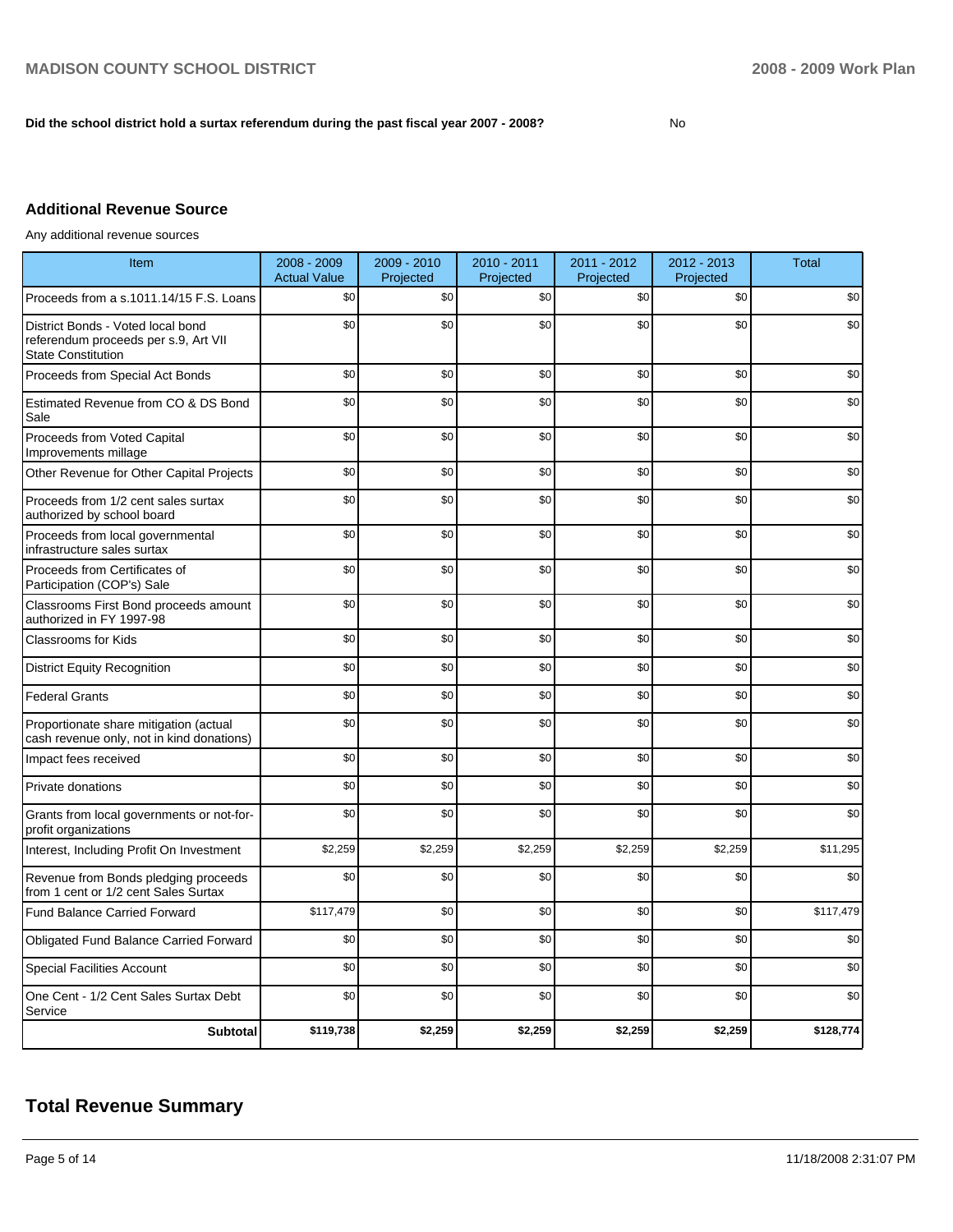# **MADISON COUNTY SCHOOL DISTRICT 2008 - 2009 Work Plan**

| <b>Item Name</b>                                       | $2008 - 2009$<br><b>Budget</b> | $2009 - 2010$<br>Projected | $2010 - 2011$<br><b>Projected</b> | $2011 - 2012$<br>Projected | $2012 - 2013$<br>Projected | <b>Five Year Total</b> |
|--------------------------------------------------------|--------------------------------|----------------------------|-----------------------------------|----------------------------|----------------------------|------------------------|
| Local Two Mill Discretionary Capital<br>Outlay Revenue | \$870,086                      | \$941,348                  | \$1,016,284                       | \$1,105,583                | \$1,187,840                | \$5,121,141            |
| PECO and 2 Mill Maint and Other 2 Mill<br>Expenditures | (S870.086)                     | (\$941,348)                | (\$1,016,284)                     | (\$1,105,583)              | (\$1,187,840)              | (\$5,121,141)          |
| PECO Maintenance Revenue                               | \$95.731                       | \$114.965                  | \$153.864                         | \$145.546                  | \$145.038                  | \$655.144              |
| <b>Available 2 Mill for New Construction</b>           | \$0                            | \$0                        | \$0                               | \$0                        | \$0                        | \$0                    |

| <b>Item Name</b>                      | $2008 - 2009$<br><b>Budget</b> | $2009 - 2010$<br>Projected | $2010 - 2011$<br>Projected | 2011 - 2012<br>Projected | $2012 - 2013$<br>Projected | <b>Five Year Total</b> |
|---------------------------------------|--------------------------------|----------------------------|----------------------------|--------------------------|----------------------------|------------------------|
| ICO & DS Revenue                      | \$30,538                       | \$30,538                   | \$30,538                   | \$30,538                 | \$30,538                   | \$152,690              |
| <b>IPECO New Construction Revenue</b> | \$64,762                       | \$0                        | \$14,593                   | \$44,613                 | \$17,834                   | \$141,802              |
| <b>IOther/Additional Revenue</b>      | \$119,738                      | \$2,259                    | \$2,259                    | \$2,259                  | \$2,259                    | \$128,774              |
| <b>Total Additional Revenuel</b>      | \$215,038                      | \$32,797                   | \$47,390                   | \$77,410                 | \$50,631                   | \$423,266              |
| <b>Total Available Revenue</b>        | \$215,038                      | \$32.797                   | \$47.390                   | \$77,410                 | \$50,631                   | \$423,266              |

# **Project Schedules**

## **Capacity Project Schedules**

A schedule of capital outlay projects necessary to ensure the availability of satisfactory classrooms for the projected student enrollment in K-12 programs.

Nothing reported for this section.

| <b>Planned Cost:</b>     |  |  |  |
|--------------------------|--|--|--|
| <b>Student Stations:</b> |  |  |  |
| <b>Total Classrooms:</b> |  |  |  |
| Gross Sq Ft:             |  |  |  |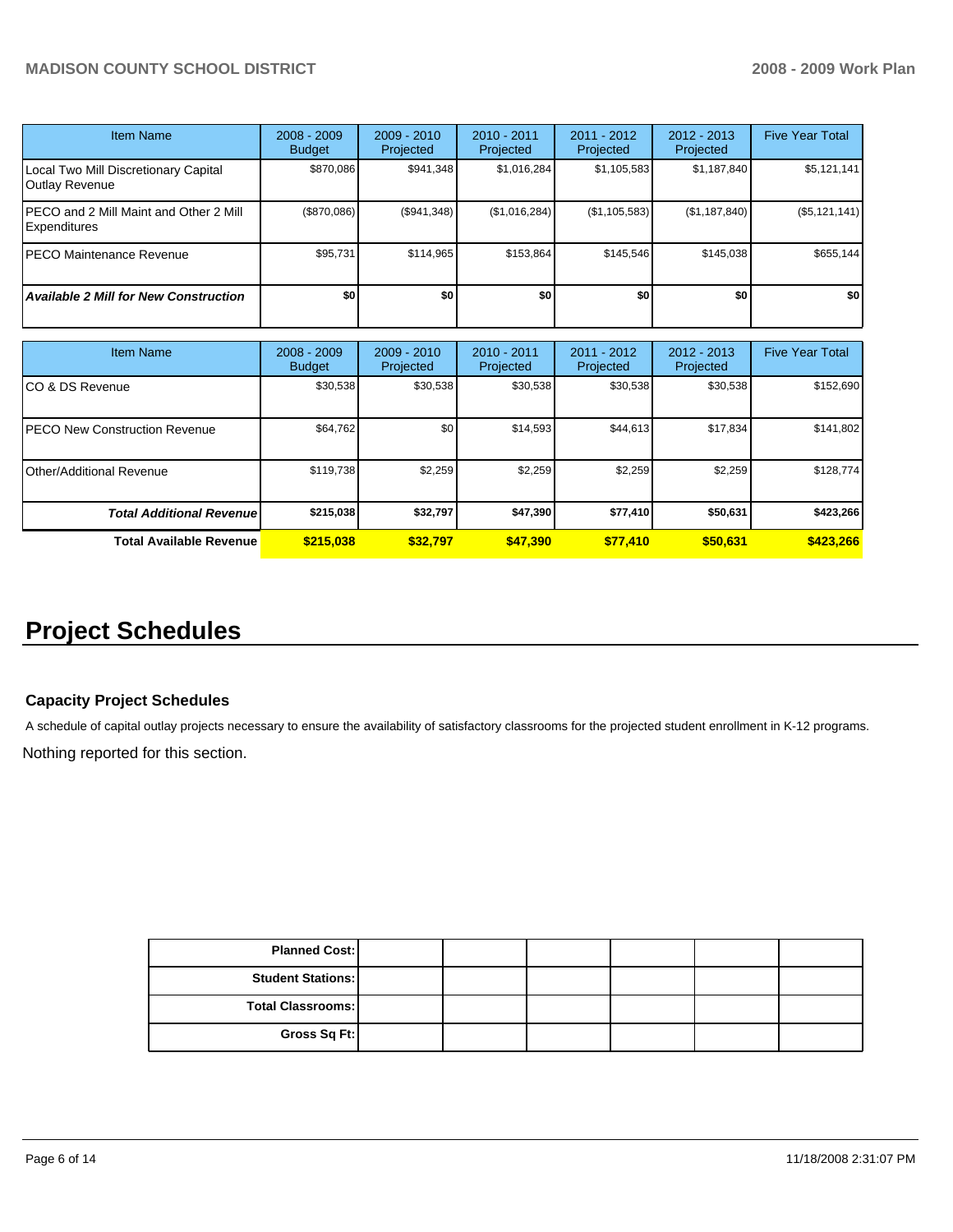# **Other Project Schedules**

Major renovations, remodeling, and additions of capital outlay projects that do not add capacity to schools.

| <b>Project Description</b>                                                                             | Location             | $2008 - 2009$<br>Actual Budget | $2009 - 2010$<br>Projected | 2010 - 2011<br>Projected | 2011 - 2012<br>Projected | $2012 - 2013$<br>Projected | Total         | Funded |
|--------------------------------------------------------------------------------------------------------|----------------------|--------------------------------|----------------------------|--------------------------|--------------------------|----------------------------|---------------|--------|
| Reserve for catastrophic<br>Imaintenance items, chiller,<br>generator, and boiler, roofing<br>Trepairs | IMADISON SENIOR HIGH | \$215.038                      | \$32.797                   | \$47.390                 | \$77.410                 | \$50.631                   | \$423,266 Yes |        |
|                                                                                                        |                      | \$215,038                      | \$32.797                   | \$47.390                 | \$77.410                 | \$50.631                   | \$423,266     |        |

## **Additional Project Schedules**

Any projects that are not identified in the last approved educational plant survey.

| <b>Project Description</b>                                                                          | Location                        | <b>Num</b> | $2008 - 2009$<br>Classroom   Actual Budget | $2009 - 2010$<br>Projected | 2010 - 2011<br>Projected | $2011 - 2012$<br>Projected | $2012 - 2013$<br>Projected | Total          | Funded |
|-----------------------------------------------------------------------------------------------------|---------------------------------|------------|--------------------------------------------|----------------------------|--------------------------|----------------------------|----------------------------|----------------|--------|
| Renovation of High<br>School to include<br>update of HVAC,<br>Data/Electical, and<br>Roofing System | <b>IMADISON SENIOR</b><br>IHIGH |            | \$800,000                                  | \$1,500,000                | \$0                      | \$0                        | \$0                        | \$2,300,000 No |        |
|                                                                                                     |                                 |            | \$800,000                                  | \$1,500,000                | \$0                      | \$0                        | \$0                        | \$2,300,000    |        |

## **Non Funded Growth Management Project Schedules**

Schedule indicating which projects, due to planned development, that CANNOT be funded from current revenues projected over the next five years.

Nothing reported for this section.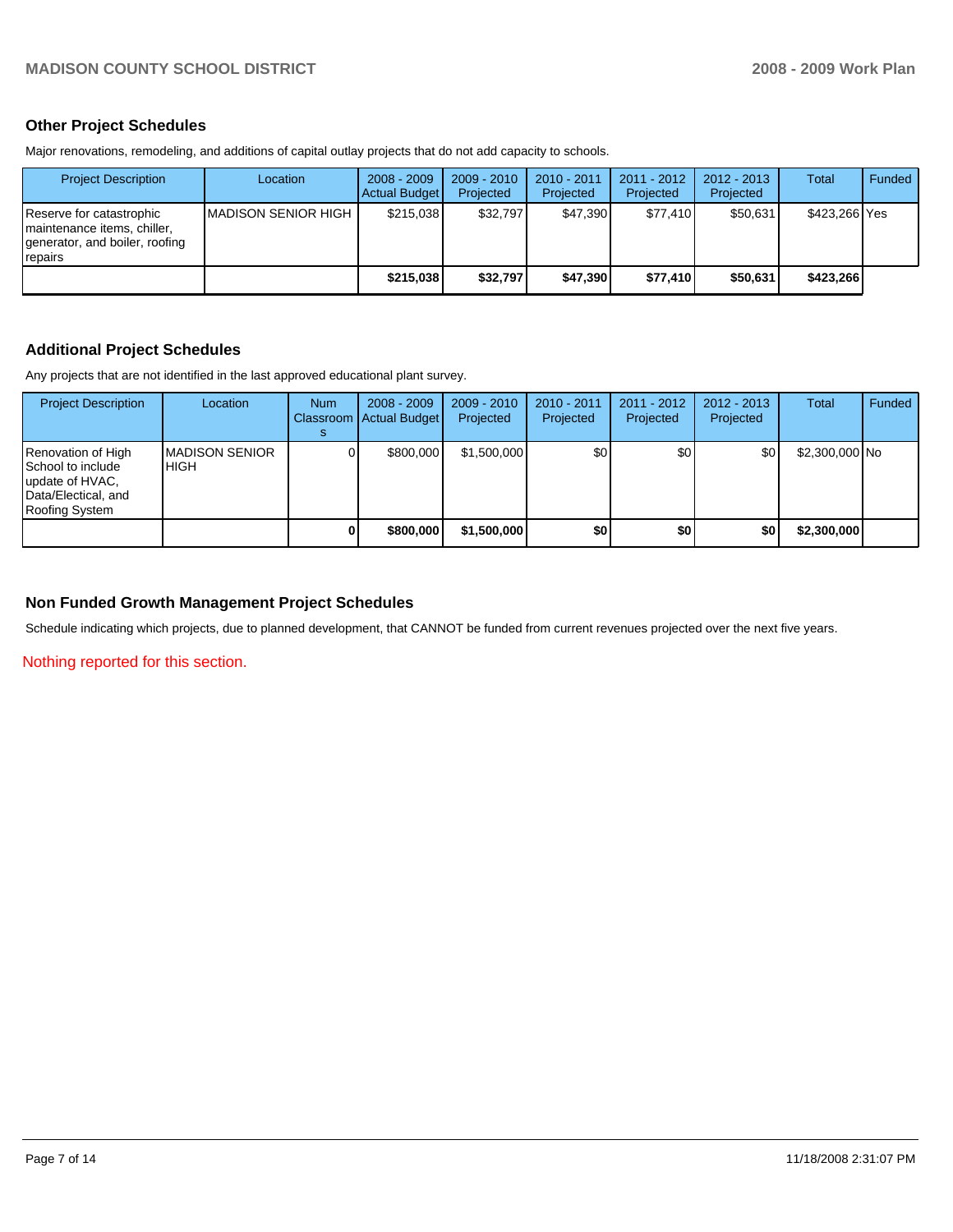# **Tracking**

# **Capacity Tracking**

| Location                               | $2008 -$<br>2009 Satis.<br>Stu. Sta. | Actual<br>$2008 -$<br><b>2009 FISH</b><br>Capacity | Actual<br>$2007 -$<br>2008<br><b>COFTE</b> | # Class<br><b>Rooms</b> | Actual<br>Average<br>$2008 -$<br>2009 Class<br><b>Size</b> | Actual<br>$2008 -$<br>2009<br><b>Utilization</b> | <b>New</b><br>Stu.<br><b>Capacity</b> | <b>New</b><br>Rooms to<br>be<br>Added/Re<br>moved | Projected<br>$2012 -$<br>2013<br><b>COFTE</b> | Projected<br>$2012 -$<br>2013<br><b>Utilization</b> | Projected<br>$2012 -$<br>2013 Class<br><b>Size</b> |
|----------------------------------------|--------------------------------------|----------------------------------------------------|--------------------------------------------|-------------------------|------------------------------------------------------------|--------------------------------------------------|---------------------------------------|---------------------------------------------------|-----------------------------------------------|-----------------------------------------------------|----------------------------------------------------|
| IMADISON SENIOR HIGH                   | 893                                  | 714                                                | 691                                        | 42                      | 16                                                         | 97.00 %                                          | 0                                     |                                                   | 530                                           | 74.00 %                                             | 13                                                 |
| IMADISON COUNTY<br>EXCEL (OLD)         | 226                                  | 226                                                | 35                                         | 11                      | $\overline{3}$                                             | 15.00 %                                          | $\Omega$                              | $\Omega$                                          | 0                                             | 0.00%                                               | 0                                                  |
| <b>GREENVILLE</b><br><b>ELEMENTARY</b> | 268                                  | 268                                                | 115                                        | 14                      | 8                                                          | 43.00 %                                          | 0                                     | $\Omega$                                          | 129                                           | 48.00 %                                             | 9                                                  |
| <b>PINETTA ELEMENTARY</b>              | 206                                  | 206                                                | 181                                        | 11                      | 16                                                         | 88.00 %                                          | 0                                     | $\Omega$                                          | 191                                           | 93.00 %                                             | 17                                                 |
| IMADISON COUNTY<br><b>CENTRAL</b>      | 1,765                                | 1,589                                              | 1,252                                      | 81                      | 15                                                         | 79.00 %                                          | 0                                     | $\Omega$                                          | 1,288                                         | 81.00 %                                             | 16                                                 |
| LEE ELEMENTARY                         | 208                                  | 208                                                | 245                                        | 12                      | 20                                                         | 118.00 %                                         | 0                                     | $\Omega$                                          | 209                                           | 100.00 %                                            | 17                                                 |
| Madison County Excel<br>School(NEW)    | 101                                  | $\Omega$                                           | 27                                         | 5                       | 5                                                          | $0.00\%$                                         | $\Omega$                              | $\Omega$                                          | 31                                            | 0.00%                                               | 6                                                  |
|                                        | 3,667                                | 3,211                                              | 2,545                                      | 176                     | 14                                                         | 79.26 %                                          | 0                                     | 0                                                 | 2,378                                         | 74.06 %                                             | 14                                                 |

The COFTE Projected Total (2,378) for 2012 - 2013 must match the Official Forecasted COFTE Total (2,378 ) for 2012 - 2013 before this section can be completed. In the event that the COFTE Projected Total does not match the Official forecasted COFTE, then the Balanced Projected COFTE Table should be used to balance COFTE.

| Projected COFTE for 2012 - 2013 |       |
|---------------------------------|-------|
| Elementary (PK-3)               | 954   |
| Middle (4-8)                    | 863   |
| High (9-12)                     | 561   |
|                                 | 2,378 |

| <b>Grade Level Type</b> | <b>Balanced Projected</b><br>COFTE for 2012 - 2013 |
|-------------------------|----------------------------------------------------|
| Elementary (PK-3)       |                                                    |
| Middle (4-8)            |                                                    |
| High (9-12)             |                                                    |
|                         | 2,378                                              |

# **Relocatable Replacement**

Number of relocatable classrooms clearly identified and scheduled for replacement in the school board adopted financially feasible 5-year district work program.

| Location                                 |  |  | 2008 - 2009   2009 - 2010   2010 - 2011   2011 - 2012   2012 - 2013   Year 5 Total |
|------------------------------------------|--|--|------------------------------------------------------------------------------------|
| IPINETTA ELEMENTARY                      |  |  |                                                                                    |
| <b>Total Relocatable Replacements: I</b> |  |  |                                                                                    |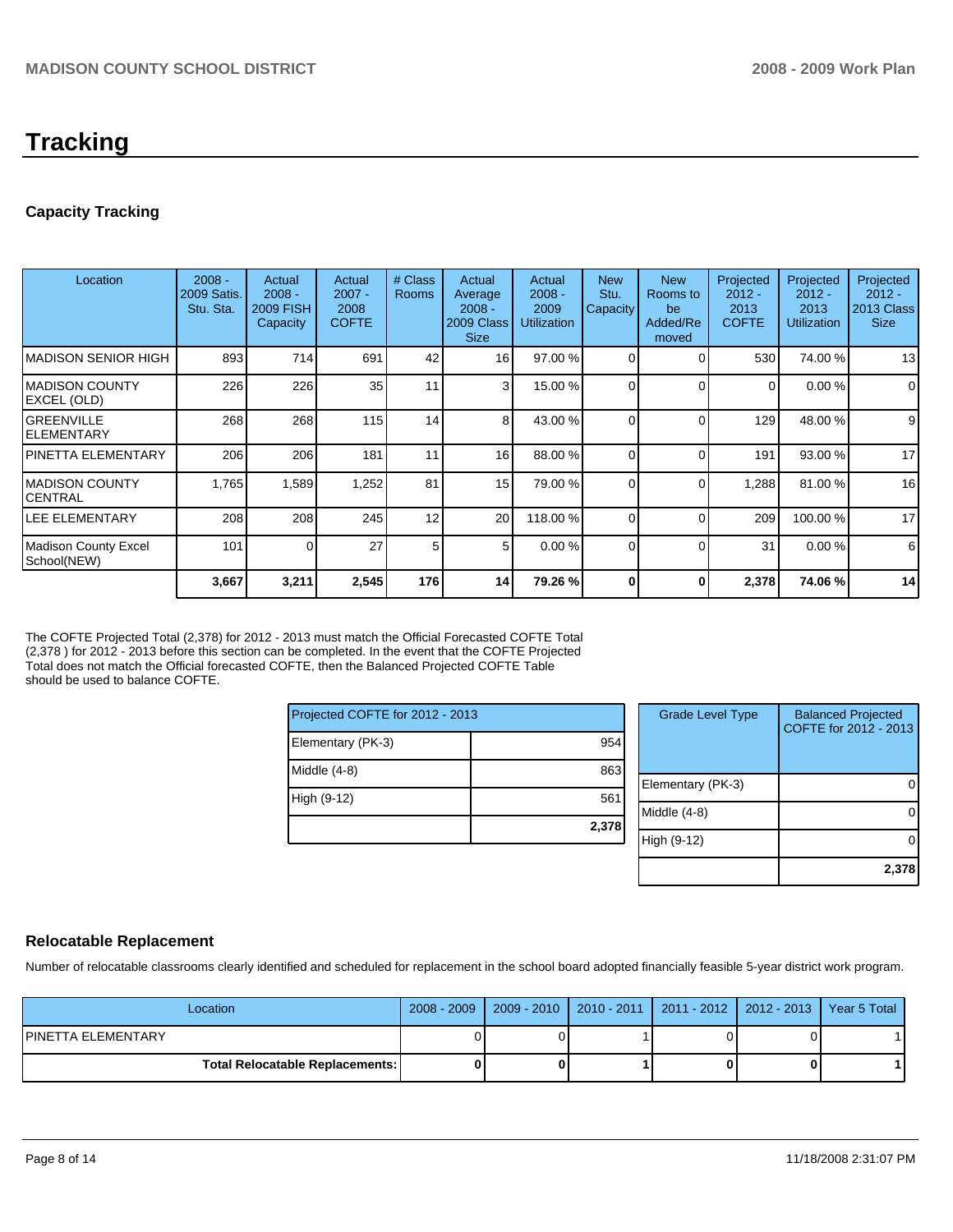## **Charter Schools Tracking**

Information regarding the use of charter schools.

Nothing reported for this section.

# **Special Purpose Classrooms Tracking**

The number of classrooms that will be used for certain special purposes in the current year, by facility and type of classroom, that the district will, 1), not use for educational purposes, and 2), the co-teaching classrooms that are not open plan classrooms and will be used for educational purposes.

| School                               | <b>School Type</b>                   | # of Elementary<br>K-3 Classrooms | # of Middle 4-8<br><b>Classrooms</b> | $#$ of High 9-12<br><b>Classrooms</b> | # of $ESE$<br>Classrooms | # of Combo<br><b>Classrooms</b> | Total<br><b>Classrooms</b> |
|--------------------------------------|--------------------------------------|-----------------------------------|--------------------------------------|---------------------------------------|--------------------------|---------------------------------|----------------------------|
|                                      | <b>Total Educational Classrooms:</b> |                                   |                                      |                                       |                          |                                 | 01                         |
| School                               | <b>School Type</b>                   | # of Elementary<br>K-3 Classrooms | # of Middle 4-8<br><b>Classrooms</b> | # of High $9-12$<br><b>Classrooms</b> | # of $ESE$<br>Classrooms | # of Combo<br><b>Classrooms</b> | Total<br><b>Classrooms</b> |
| <b>Total Co-Teaching Classrooms:</b> |                                      |                                   |                                      |                                       |                          | 0                               | 01                         |

## **Infrastructure Tracking**

**Necessary offsite infrastructure requirements resulting from expansions or new schools. This section should include infrastructure information related to capacity project schedules and other project schedules (Section 4).** 

Not Specified

**Proposed location of planned facilities, whether those locations are consistent with the comprehensive plans of all affected local governments, and recommendations for infrastructure and other improvements to land adjacent to existing facilities. Provisions of 1013.33(12), (13) and (14) and 1013.36 must be addressed for new facilities planned within the 1st three years of the plan (Section 5).** 

Not Specified

**Consistent with Comp Plan?** No

### **Net New Classrooms**

The number of classrooms, by grade level and type of construction, that were added during the last fiscal year.

| List the net new classrooms added in the 2007 - 2008 fiscal year.                                                                                       | List the net new classrooms to be added in the 2008 - 2009 fiscal<br>vear. |                                   |                                |                        |                              |                                   |                                |                        |
|---------------------------------------------------------------------------------------------------------------------------------------------------------|----------------------------------------------------------------------------|-----------------------------------|--------------------------------|------------------------|------------------------------|-----------------------------------|--------------------------------|------------------------|
| "Classrooms" is defined as capacity carrying classrooms that are added to increase<br>capacity to enable the district to meet the Class Size Amendment. | Totals for fiscal year 2008 - 2009 should match totals in Section 15A.     |                                   |                                |                        |                              |                                   |                                |                        |
| Location                                                                                                                                                | $2007 - 2008$ #<br>Permanent                                               | $2007 - 2008$ #<br><b>Modular</b> | $2007 - 2008$ #<br>Relocatable | $2007 - 2008$<br>Total | $2008 - 2009$ #<br>Permanent | $2008 - 2009$ #<br><b>Modular</b> | $2008 - 2009$ #<br>Relocatable | $2008 - 2009$<br>Total |
| Elementary (PK-3)                                                                                                                                       |                                                                            |                                   |                                |                        |                              |                                   |                                | $\Omega$               |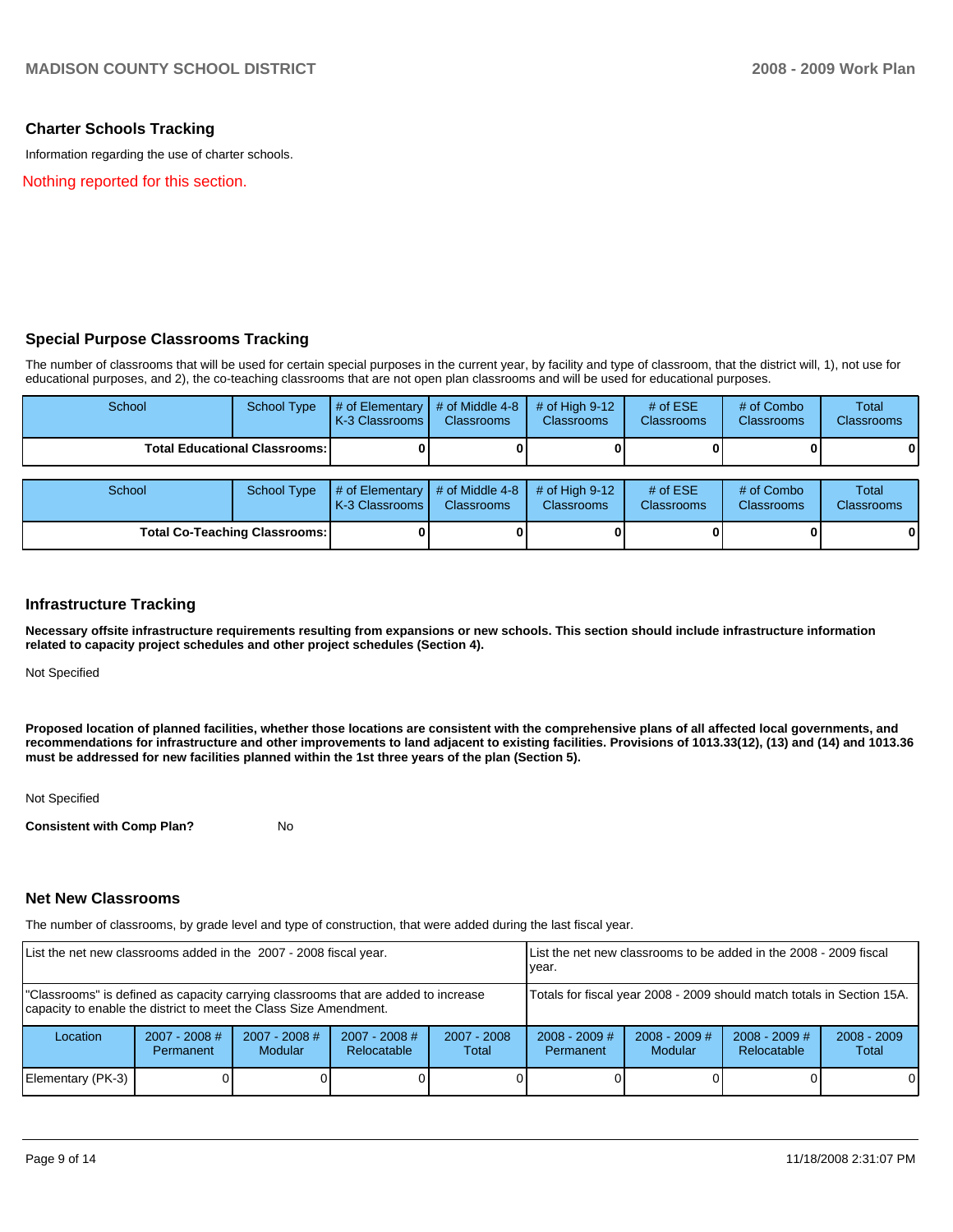| Middle (4-8) |  |   |  | 0            |
|--------------|--|---|--|--------------|
| High (9-12)  |  |   |  | 01           |
|              |  | 0 |  | $\mathbf{0}$ |

# **Relocatable Student Stations**

Number of students that will be educated in relocatable units, by school, in the current year, and the projected number of students for each of the years in the workplan.

| <b>Site</b>                      | $2008 - 2009$   | $2009 - 2010$ | $2010 - 2011$ | $2011 - 2012$ | $2012 - 2013$ | 5 Year Average |
|----------------------------------|-----------------|---------------|---------------|---------------|---------------|----------------|
| IMADISON SENIOR HIGH             |                 |               |               |               |               |                |
| MADISON COUNTY EXCEL (OLD)       |                 |               |               |               |               |                |
| <b>GREENVILLE ELEMENTARY</b>     |                 |               |               |               |               | 01             |
| <b>IPINETTA ELEMENTARY</b>       | 36 <sup>1</sup> | 36            | 36            | 36            | 36            | 36             |
| <b>IMADISON COUNTY CENTRAL</b>   |                 |               |               |               |               | 01             |
| <b>ILEE ELEMENTARY</b>           |                 |               |               |               |               | $\Omega$       |
| Madison County Excel School(NEW) | 101             | 31            | 31            | 31            | 31            | 45             |

| Totals for MADISON COUNTY SCHOOL DISTRICT         |       |       |       |       |       |       |
|---------------------------------------------------|-------|-------|-------|-------|-------|-------|
| Total students in relocatables by year.           | 137   | 67    | 67    | 67    | 67    | 81    |
| Total number of COFTE students projected by year. | 2.460 | 2.368 | 2,351 | 2,346 | 2.378 | 2,381 |
| Percent in relocatables by year.                  | 6%    | 3%    | 3%    | 3 % I | 3 % I | 3%    |

# **Leased Facilities Tracking**

Exising leased facilities and plans for the acquisition of leased facilities, including the number of classrooms and student stations, as reported in the educational plant survey, that are planned in that location at the end of the five year workplan.

| Location                         | # of Leased<br>Classrooms 2008 -<br>2009 | <b>FISH Student</b><br><b>Stations</b> | Owner | # of Leased<br>Classrooms 2012 -<br>2013 | <b>FISH Student</b><br><b>Stations</b> |
|----------------------------------|------------------------------------------|----------------------------------------|-------|------------------------------------------|----------------------------------------|
| MADISON SENIOR HIGH              |                                          |                                        |       |                                          |                                        |
| MADISON COUNTY EXCEL (OLD)       |                                          |                                        |       | ŋ                                        |                                        |
| IGREENVILLE ELEMENTARY           |                                          |                                        |       | $\Omega$                                 |                                        |
| IPINETTA ELEMENTARY              |                                          |                                        |       |                                          |                                        |
| IMADISON COUNTY CENTRAL          |                                          |                                        |       |                                          |                                        |
| LEE ELEMENTARY                   |                                          |                                        |       |                                          |                                        |
| Madison County Excel School(NEW) |                                          |                                        |       |                                          |                                        |
|                                  |                                          |                                        |       |                                          |                                        |

# **Failed Standard Relocatable Tracking**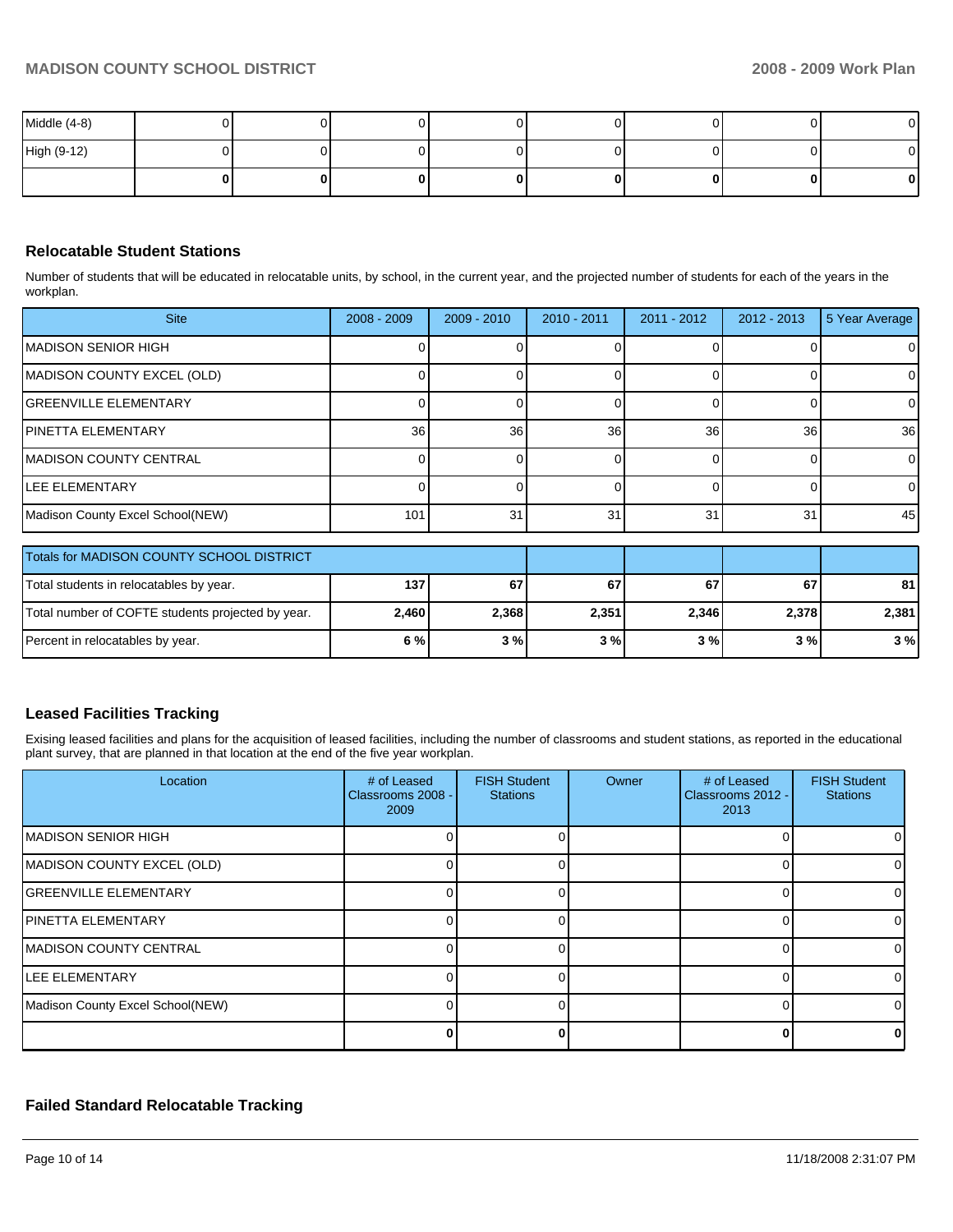Relocatable units currently reported by school, from FISH, and the number of relocatable units identified as 'Failed Standards'.

Nothing reported for this section.

# **Planning**

## **Class Size Reduction Planning**

**Plans approved by the school board that reduce the need for permanent student stations such as acceptable school capacity levels, redistricting, busing, year-round schools, charter schools, magnet schools, public-private partnerships, multitrack scheduling, grade level organization, block scheduling, or other alternatives.** 

Due to declining enrollment the district currently has and expects to continue having excess capacity for students.

## **School Closure Planning**

**Plans for the closure of any school, including plans for disposition of the facility or usage of facility space, and anticipated revenues.** 

There are no school closings planned in the next five years.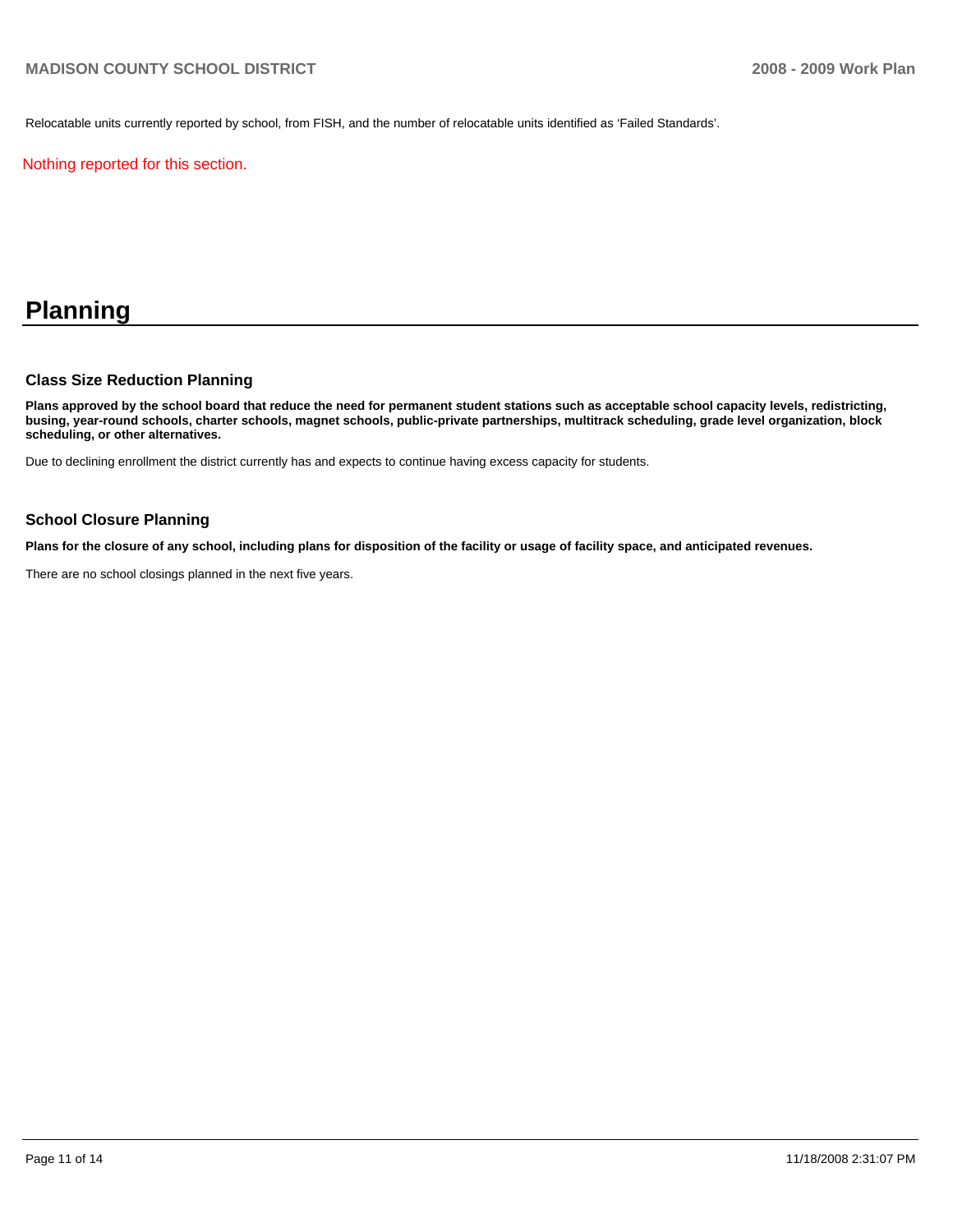# **Long Range Planning**

## **Ten-Year Maintenance**

District projects and locations regarding the projected need for major renovation, repair, and maintenance projects within the district in years 6-10 beyond the projects plans detailed in the five years covered by the work plan.

| Project                     | 2012 - 2013 / 2017 - 2018<br><b>Projected Cost</b> |
|-----------------------------|----------------------------------------------------|
| Flooring                    | \$225,000                                          |
| track and court resurfacing | \$75,000                                           |
| Move and Remodel            | \$2,500,000                                        |
|                             | \$2,800,000                                        |

### **Ten-Year Capacity**

Schedule of capital outlay projects projected to ensure the availability of satisfactory student stations for the projected student enrollment in K-12 programs for the future 5 years beyond the 5-year district facilities work program.

Nothing reported for this section.

# **Ten-Year Planned Utilization**

Schedule of planned capital outlay projects identifying the standard grade groupings, capacities, and planned utilization rates of future educational facilities of the district for both permanent and relocatable facilities.

| <b>Grade Level Projections</b>         | <b>FISH</b><br>Student<br><b>Stations</b> | Actual 2007 -<br><b>2008 FISH</b><br>Capacity | Actual<br>$2007 -$<br>2008<br><b>COFTE</b> | Actual 2007 - 2008<br>Utilization | Actual 2008 - 2009 / 2017 - 2018 new<br>Student Capacity to be added/removed | Projected 2017<br>2018 COFTE | Projected 2017 -<br>2018 Utilization |
|----------------------------------------|-------------------------------------------|-----------------------------------------------|--------------------------------------------|-----------------------------------|------------------------------------------------------------------------------|------------------------------|--------------------------------------|
| Elementary - District<br><b>Totals</b> | 682                                       | 682                                           | 539.98                                     | 79.18 %                           |                                                                              | 600                          | 87.98 %                              |
| Middle - District Totals               |                                           |                                               | 0.00                                       | 0.00%                             |                                                                              | 450                          | 0.00%                                |
| High - District Totals                 | 2.658                                     | 2,303                                         | 942.80                                     | 84.37 %                           |                                                                              | 1.250                        | 54.28 %                              |
| Other - ESE, etc                       | 327                                       | 327                                           | 62.20                                      | 18.96 %                           |                                                                              | 38                           | 11.62 %                              |
|                                        | 3,667                                     | 3,312                                         | 2,544.98                                   | 76.84 %                           |                                                                              | 2,338                        | 70.59 %                              |

## **Ten-Year Infrastructure Planning**

**Proposed Location of Planned New, Remodeled, or New Additions to Facilities in 06 thru 10 out years (Section 28).** 

High School will need to be renovated if not done before 2006.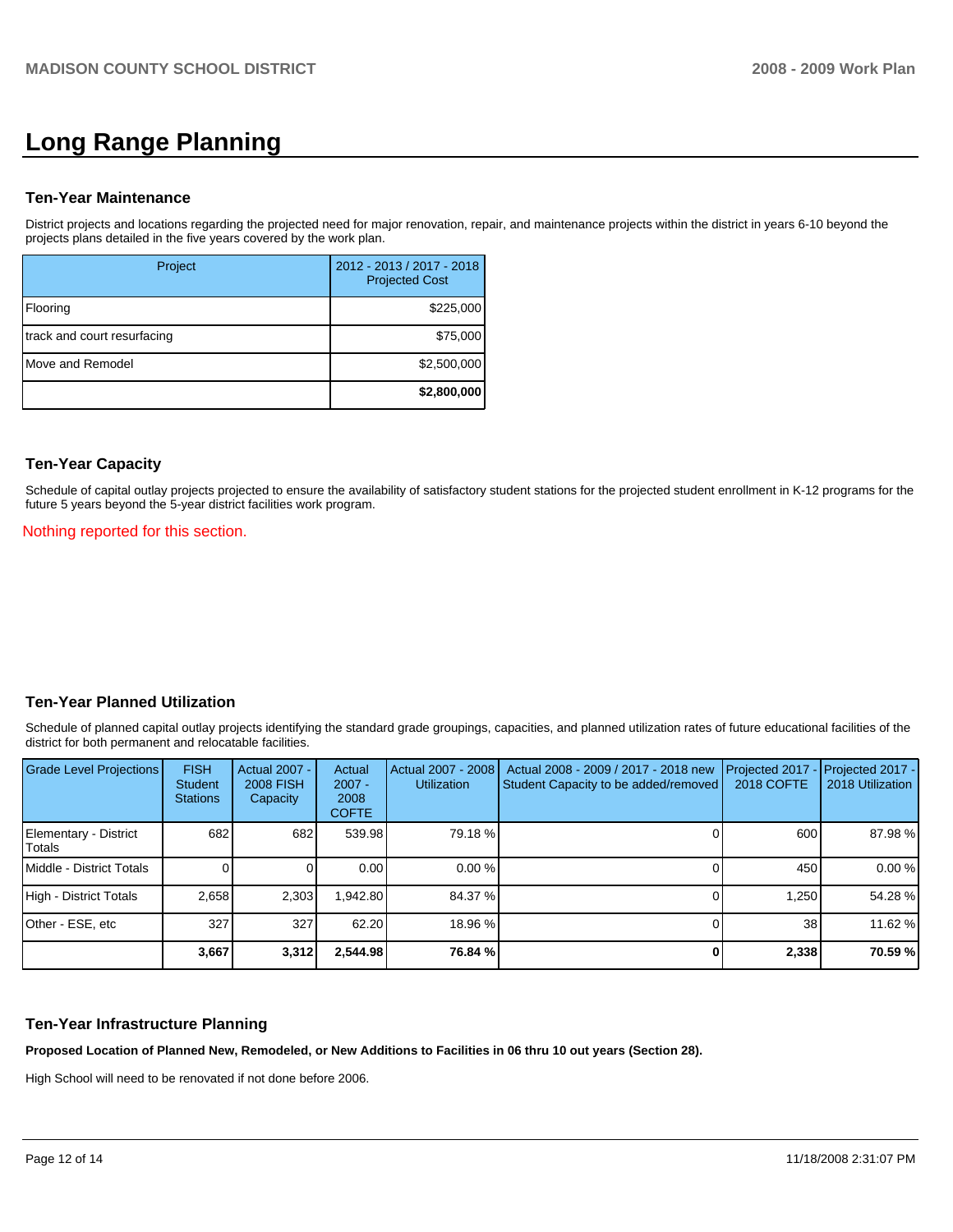Plans for closure of any school, including plans for disposition of the facility or usage of facility space, and anticipated revenues in the 06 thru 10 out **years (Section 29).** 

none

### **Twenty-Year Maintenance**

District projects and locations regarding the projected need for major renovation, repair, and maintenance projects within the district in years 11-20 beyond the projects plans detailed in the five years covered by the work plan.

Nothing reported for this section.

### **Twenty-Year Capacity**

Schedule of capital outlay projects projected to ensure the availability of satisfactory student stations for the projected student enrollment in K-12 programs for the future 11-20 years beyond the 5-year district facilities work program.

Nothing reported for this section.

### **Twenty-Year Planned Utilization**

Schedule of planned capital outlay projects identifying the standard grade groupings, capacities, and planned utilization rates of future educational facilities of the district for both permanent and relocatable facilities.

| <b>Grade Level Projections</b>    | <b>FISH</b><br><b>Student</b><br><b>Stations</b> | <b>Actual 2007 -</b><br><b>2008 FISH</b><br>Capacity | Actual<br>$2007 -$<br>2008<br><b>COFTE</b> | Actual 2007 - 2008<br><b>Utilization</b> | Actual 2008 - 2009 / 2027 - 2028 new<br>Student Capacity to be added/removed | Projected 2027<br>2028 COFTE | $\lceil$ Projected 2027 -<br>2028 Utilization |
|-----------------------------------|--------------------------------------------------|------------------------------------------------------|--------------------------------------------|------------------------------------------|------------------------------------------------------------------------------|------------------------------|-----------------------------------------------|
| Elementary - District<br>l Totals | 682                                              | 682                                                  | 539.98                                     | 79.18 %                                  |                                                                              | 500                          | 73.31 %                                       |
| <b>IMiddle - District Totals</b>  |                                                  |                                                      | 0.00                                       | 0.00%                                    |                                                                              | 700                          | 0.00%                                         |
| High - District Totals            | 2.658                                            | 2.303                                                | .942.80                                    | 84.37 %                                  |                                                                              | 700                          | 30.40 %                                       |
| Other - ESE, etc                  | 327                                              | 327                                                  | 62.20                                      | 18.96 %                                  |                                                                              | 70                           | 21.41 %                                       |
|                                   | 3,667                                            | 3,312                                                | 2.544.98                                   | 76.84 %                                  |                                                                              | 1.970                        | 59.48 %                                       |

## **Twenty-Year Infrastructure Planning**

**Proposed Location of Planned New, Remodeled, or New Additions to Facilities in 11 thru 20 out years (Section 28).** 

none